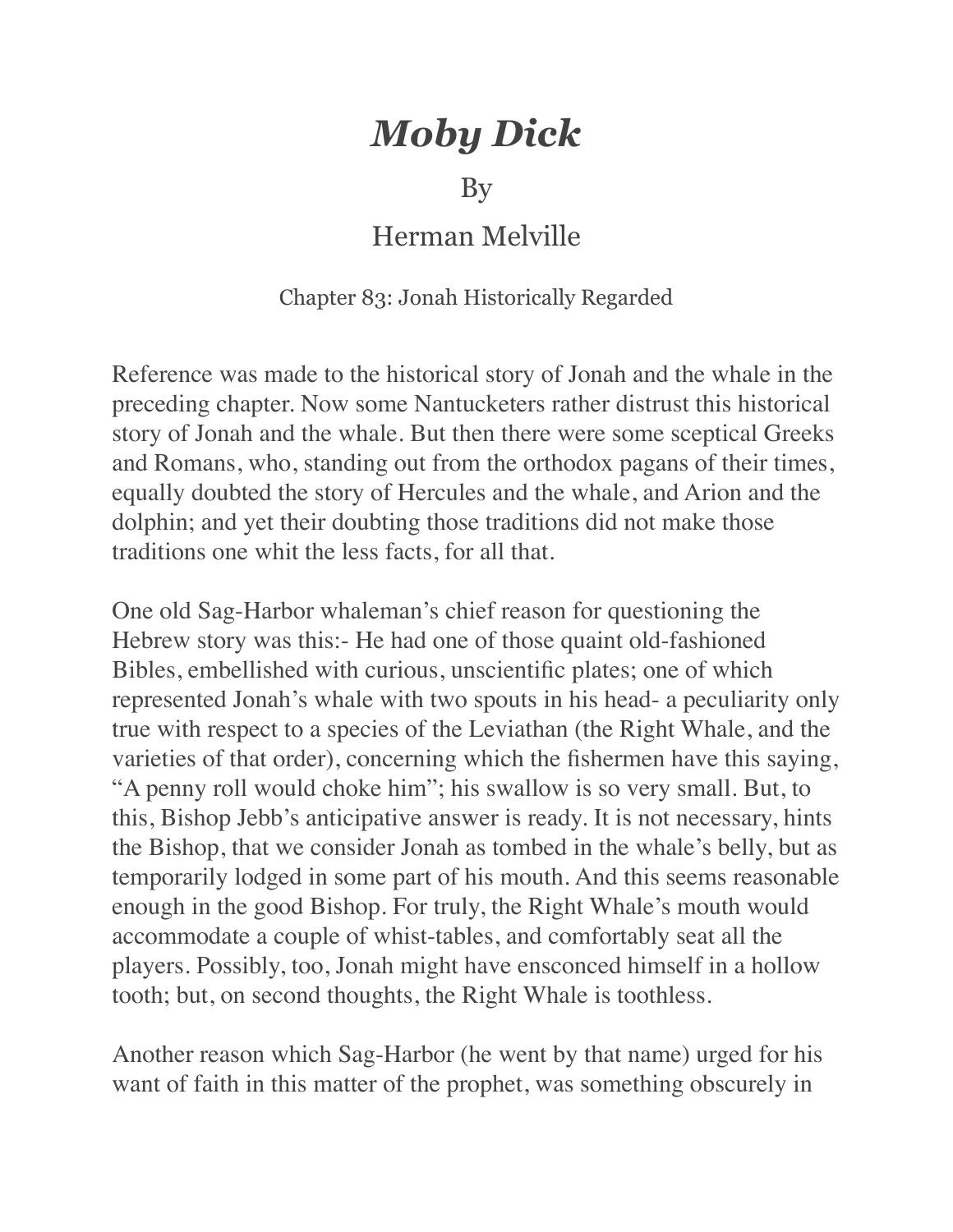reference to his incarcerated body and the whale's gastric juices. But this objection likewise falls to the ground, because a German exegetist supposes that Jonah must have taken refuge in the floating body of a dead whale- even as the French soldiers in the Russian campaign turned their dead horses into tents, and crawled into them. Besides, it has been divined by other continental commentators, that when Jonah was thrown overboard from the Joppa ship, he straightway effected his escape to another vessel near by, some vessel with a whale for a figure-head; and, I would add, possibly called "The Whale," as some craft are nowadays christened the "Shark," the "Gull," the "Eagle." Nor have there been wanting learned exegetists who have opined that the whale mentioned in the book of Jonah merely meant a life-preserver- an inflated bag of wind- which the endangered prophet swam to, and so was saved from a watery doom. Poor Sag-Harbor, therefore, seems worsted all round. But he had still another reason for his want of faith. It was this, if I remember right: Jonah was swallowed by the whale in the Mediterranean Sea, and after three days' he was vomited up somewhere within three days' journey of Nineveh, a city on the Tigris, very much more than three days' journey across from the nearest point of the Mediterranean coast. How is that?

But was there no other way for the whale to land the prophet within that short distance of Nineveh? Yes. He might have carried him round by the way of the Cape of Good Hope. But not to speak of the passage through the whole length of the Mediterranean, and another passage up the Persian Gulf and Red Sea, such a supposition would involve the complete circumnavigation of all Africa in three days, not to speak of the Tigris waters, near the site of Nineveh, being too shallow for any whale to swim in. Besides, this idea of Jonah's weathering the Cape of Good Hope at so early a day would wrest the honor of the discovery of that great headland from Bartholomew Diaz, its reputed discoverer, and so make modern history a liar.